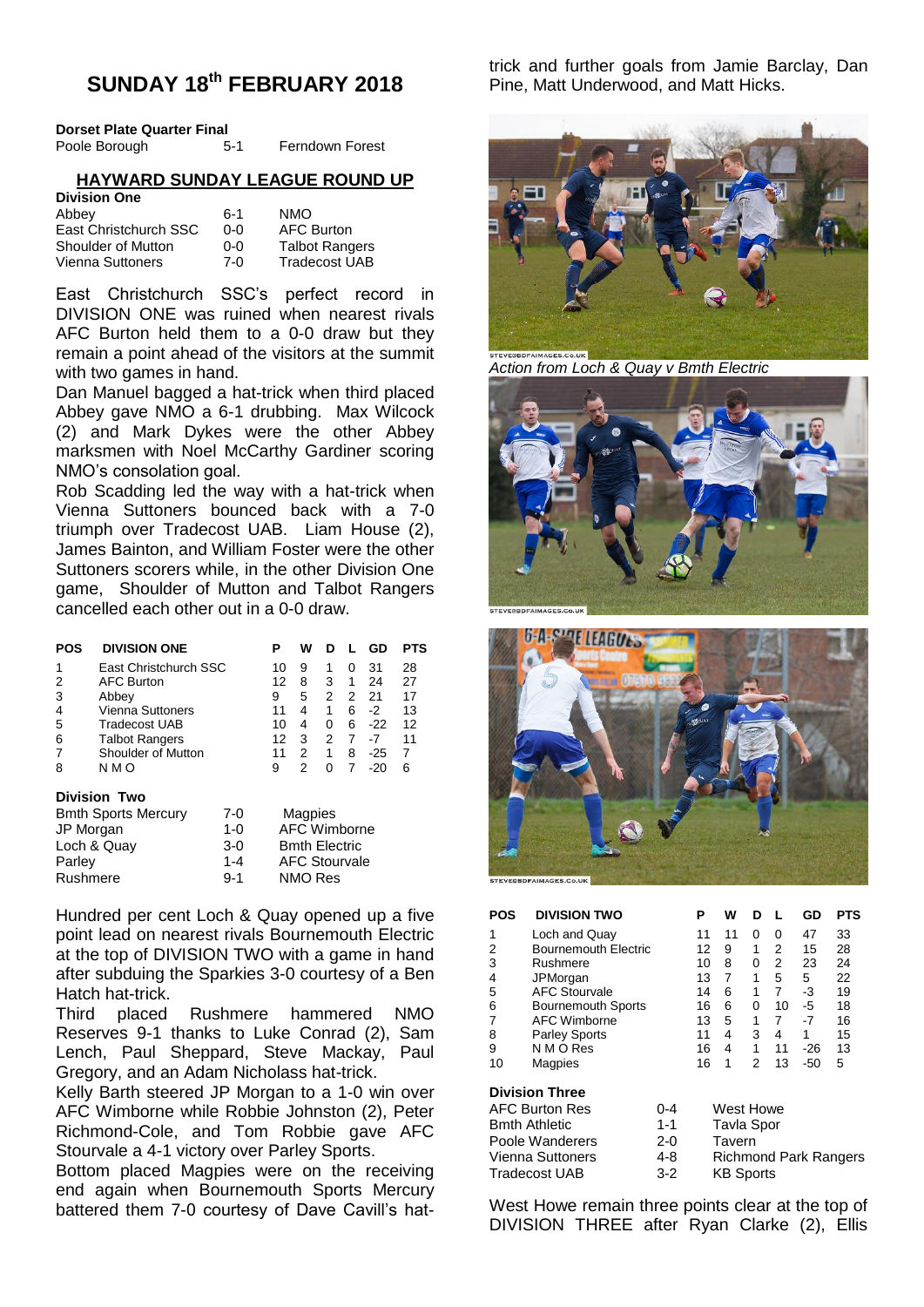George, and Marston Wortley ensured a 4-0 success against AFC Burton Reserves.

Second placed Poole Wanderers were 2-0 winners against Tavern thanks to Robbie Cole and a second half header from Ryan Musselwhite.

Bournemouth Athletic led with a first half goal from Rui Cristovao but Tavla Spor preserved their unbeaten record when Sanjar Tursunulatov's late equaliser earned them a 1-1 draw.

Vienna Suttoners Reserves netted through Tyrone Carkeet, Jesse Hodgson, and a couple of goals from Paul Conroy but Richmond Park Rangers gave them an 8-4 tonking thanks to Brett Barass, Adam Locke, and two goals each from Lee Pearson, Stuart Marshall, and Ryan Finch.

| POS | <b>DIVISION THREE</b>        | Р  | w  | D |   | GD    | PTS |
|-----|------------------------------|----|----|---|---|-------|-----|
| 1   | West Howe                    | 13 | 10 | 3 | O | 24    | 33  |
|     | Poole Wanderers              | 16 | 10 | 0 | 6 | -5    | 30  |
| 3   | <b>Tavla Spor</b>            | 10 |    | 3 | 0 | 44    | 24  |
| 4   | <b>AFC Fiveways t</b>        | 13 | 6  | 2 | 5 | 13    | 20  |
| 5   | Vienna Suttoners Res         | 12 | 6  | 1 | 5 | 5     | 19  |
| 6   | <b>Richmond Park Rangers</b> | 14 | 5  | 2 | 7 | $-10$ | 17  |
|     | <b>AFC Burton Res</b>        | 14 | 4  | 1 | 9 | $-10$ | 13  |
| 8   | Bournemouth Athletic         | 8  | 3  | 1 | 4 | -5    | 10  |
| 9   | Tavern                       | 13 | 2  | 2 | 9 | -26   | 8   |
| 10  | <b>Ferndown Forest</b>       | 11 |    |   | 9 | -30   | 4   |

#### **Division Four**

| Bearwood Broncos | $1 - 3$ | <b>Alderney Manor</b> |
|------------------|---------|-----------------------|
| Newtown Athletic | 9-0     | Morden                |
| Portchester      | $2 - 8$ | West Mullen           |
| Scott V          | $3-0$   | Pilot                 |

Harry Gibson and Mac Raney netted for KB Sports but DIVISION FOUR pacesetters Tradecost UAB Reserves shaded it 3-2 thanks to Aaron Stacey, Kyle Stacey, and Mike Baker.

Newtown Athletic remain three points behind with six games in hand after crushing Morden 9-0 courtesy of a Lee Edwardson hat-trick and further goals from Ryan Mabey (2), Charlie Ruck (2), Luke Powell, and Liam Holland.

Alderney Manor stay in contention after James King scored all three goals in their 3-1 win over Bearwood Broncos but Pilot suffered a third successive league defeat when Scott V surprised them 3-0 with goals from Jim Ryan (2) and Tim Jordan.

Brad Gale was the four goal star of West Mullen's 8-2 triumph over Portchester with the other goals coming via Mitch Hack, Matt Warden, Jamie Robinson, and an own goal.

| POS | <b>DIVISION FOUR</b>     | Р  | w  | D |    | GD    | <b>PTS</b> |
|-----|--------------------------|----|----|---|----|-------|------------|
|     | <b>Tradecost UAB Res</b> | 16 | 10 | 2 | 4  | 30    | $29*$      |
| 2   | Newtown Athletic         | 10 | 7  | 2 | 1  | 33    | $26*$      |
| 3   | <b>Alderney Manor</b>    | 12 | 8  | 2 | 2  | 14    | 26         |
| 4   | West Mullen              | 12 | 7  | 0 | 5  | 12    | 21         |
| 5   | Pilot FC                 | 13 | 6  | 2 | 5  | 18    | 20         |
| 6   | <b>KB Sports</b>         | 12 | 6  | 0 | 6  | -6    | 18         |
| 7   | Portchester              | 10 | 5  | 1 | 4  | 2     | 16         |
| 8   | Poole Borough            | 13 | 5  | 1 |    | $-2$  | $13*$      |
| 9   | Bearwood Broncos         | 9  | 3  | 3 | 3  | 6     | 12         |
| 10  | Scott V                  | 12 | 2  | 0 | 10 | $-16$ | 6          |
|     | Morden                   | 13 | O  |   | 12 | -91   | 1          |

| <b>Division Five</b>   |         |                            |
|------------------------|---------|----------------------------|
| <b>Boscombe Celtic</b> | $1 - 4$ | Parkstone                  |
| <b>Canford Rovers</b>  | $4 - 1$ | <b>Tower Park</b>          |
| Lytchett & URT         | $3-6$   | Vienna Suttoners A         |
| New Milton Borough     | $1 - 0$ | <b>Upton Sociedad</b>      |
| Siemens                | $2 - 1$ | <b>Christchurch Starre</b> |

Parkstone nip past Boscombe Celtic into fourth place after subduing them 4-1 thanks to Todd Coombs, Jamie O'Shea, Ryan Matthews, and an own goal.



*Action from Boscombe Celtic v Parkstone*





Lascelles Richardson struck for Tower Park but their DIVISION FIVE title hopes were dented when leaders Canford Rovers swept them aside 4-1 thanks to Luke Hall, Dan O'Sullivan, and a couple of goals from Bradley Miles.

Vienna Suttoners "A" take over in second place after Brad Connell's hat-trick and further goals from Dave Brown, Craig Warren, and Luis Brooks